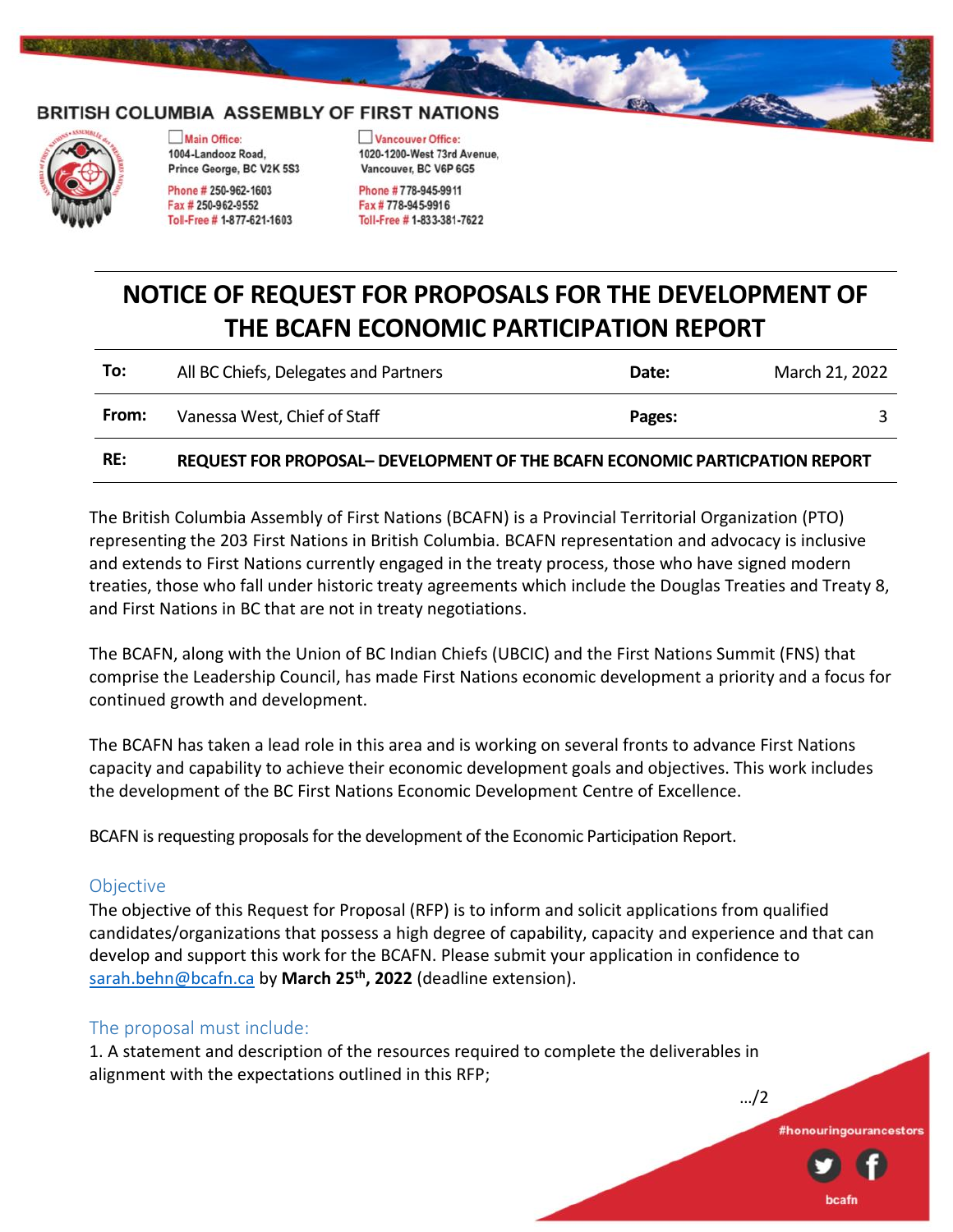2. A statement of experience, including Indigenous economic development experience and expertise; 3. A cost breakdown including fees and other expenses of each proposed project phase and team member;

4. A statement of what you would require from the BCAFN; and

5. The name of three (3) references which have used the services of the Bidder for similar services/projects.

# Organizational Background

The BCAFN Regional Chief provides the political leadership for the BCAFN and is elected to this role by the BC First Nations Chiefs for a term of three years. BCAFN is further governed by a Board of five directors, elected to three-year staggered terms. Each board member is a Chief or designate for their First Nation community. BCAFN hosts a Special Chiefs Assembly and an Annual General Assembly every spring and fall which allow for BC First Nations leadership to engage in open socio-political discussions to provide community-driven directives to the Regional Chief through resolution.

BCAFN is one of ten regional organizations affiliated with the national Assembly of First Nations whose members include 633 First Nations across Canada. The BCAFN Regional Chief sits on the AFN Executive Committee whereby his/her role is to ensure regional concerns of BCAFN members are included in National political discussions and decision-making processes. The Regional Chief also holds specific portfolios, including economic development, that deal with national policy issues and concerns.

The BCAFN Society is registered under the Societies Act of British Columbia. As an incorporated society, BCAFN operates with its own regionally specific mandates for BC First Nations that include meaningful participatory relationships with the provincial and federal governments as well as industry, and which aim to close the socio-economic gap between First Nations and non-First Nations people.

As part of its economic development mandate, the BCAFN is finalizing the development and implementation of the above noted Centre of Excellence (CoE). To accompany the CoE's launch, this Economic Participation Report will be a benchmark to guide BC First Nation's economic progress moving forward.

There are a few examples of these types of reports to model from; including the recently published "*Opening the Door to Opportunity: Reporting on the Economic Contribution of Indigenous Peoples in Albert*a". This report established a baseline for Indigenous economic contribution in the province of Alberta, estimated to be \$6.74 billion or two percent of Alberta's GDP in 2019.  $^1$ 

# Expectations

#### General

The objective of this report is to describe and establish a baseline report on the size and shape of the BC First Nation economy, including from the following perspectives.



<sup>1</sup> ATB.com November 2021